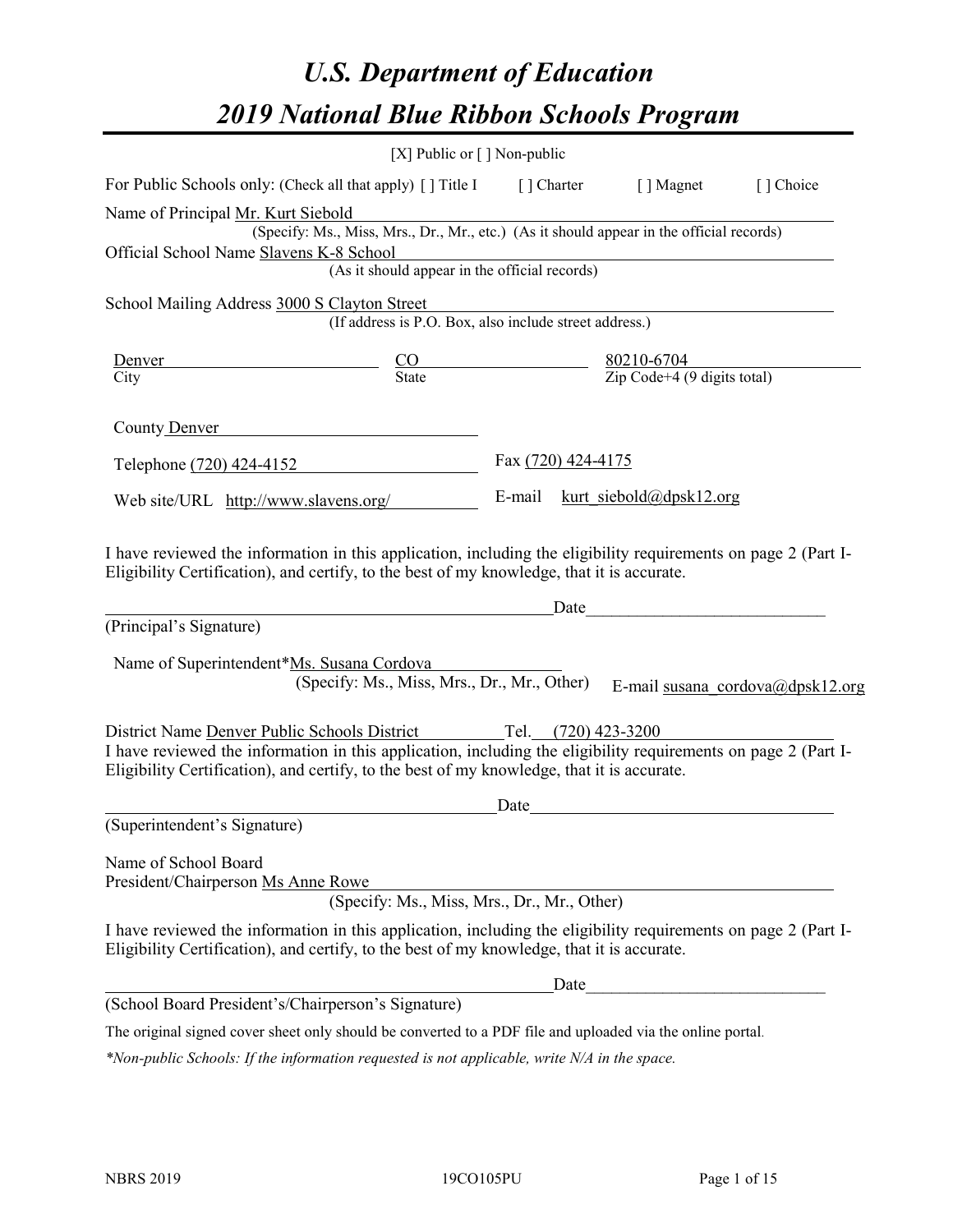The signatures on the first page of this application (cover page) certify that each of the statements below, concerning the school's eligibility and compliance with U.S. Department of Education and National Blue Ribbon Schools requirements, are true and correct.

1. All nominated public schools must meet the state's performance targets in reading (or English language arts) and mathematics and other academic indicators (i.e., attendance rate and graduation rate), for the all students group, including having participation rates of at least 95 percent using the most recent accountability results available for nomination.

2. To meet final eligibility, all nominated public schools must be certified by states prior to September 2019 in order to meet all eligibility requirements. Any status appeals must be resolved at least two weeks before the awards ceremony for the school to receive the award.

3. The school configuration includes one or more of grades K-12. Schools on the same campus with one principal, even a K-12 school, must apply as an entire school.

4. The school has been in existence for five full years, that is, from at least September 2013 and each tested grade must have been part of the school for the past three years.

5. The nominated school has not received the National Blue Ribbon Schools award in the past five years: 2014, 2015, 2016, 2017, or 2018.

6. The nominated school has no history of testing irregularities, nor have charges of irregularities been brought against the school at the time of nomination. If irregularities are later discovered and proven by the state, the U.S. Department of Education reserves the right to disqualify a school's application and/or rescind a school's award.

7. The nominated school has not been identified by the state as "persistently dangerous" within the last two years.

8. The nominated school or district is not refusing Office of Civil Rights (OCR) access to information necessary to investigate a civil rights complaint or to conduct a district-wide compliance review.

9. The OCR has not issued a violation letter of findings to the school district concluding that the nominated school or the district as a whole has violated one or more of the civil rights statutes. A violation letter of findings will not be considered outstanding if OCR has accepted a corrective action plan from the district to remedy the violation.

10. The U.S. Department of Justice does not have a pending suit alleging that the nominated school or the school district, as a whole, has violated one or more of the civil rights statutes or the Constitution's equal protection clause.

11. There are no findings of violations of the Individuals with Disabilities Education Act in a U.S. Department of Education monitoring report that apply to the school or school district in question; or if there are such findings, the state or district has corrected, or agreed to correct, the findings.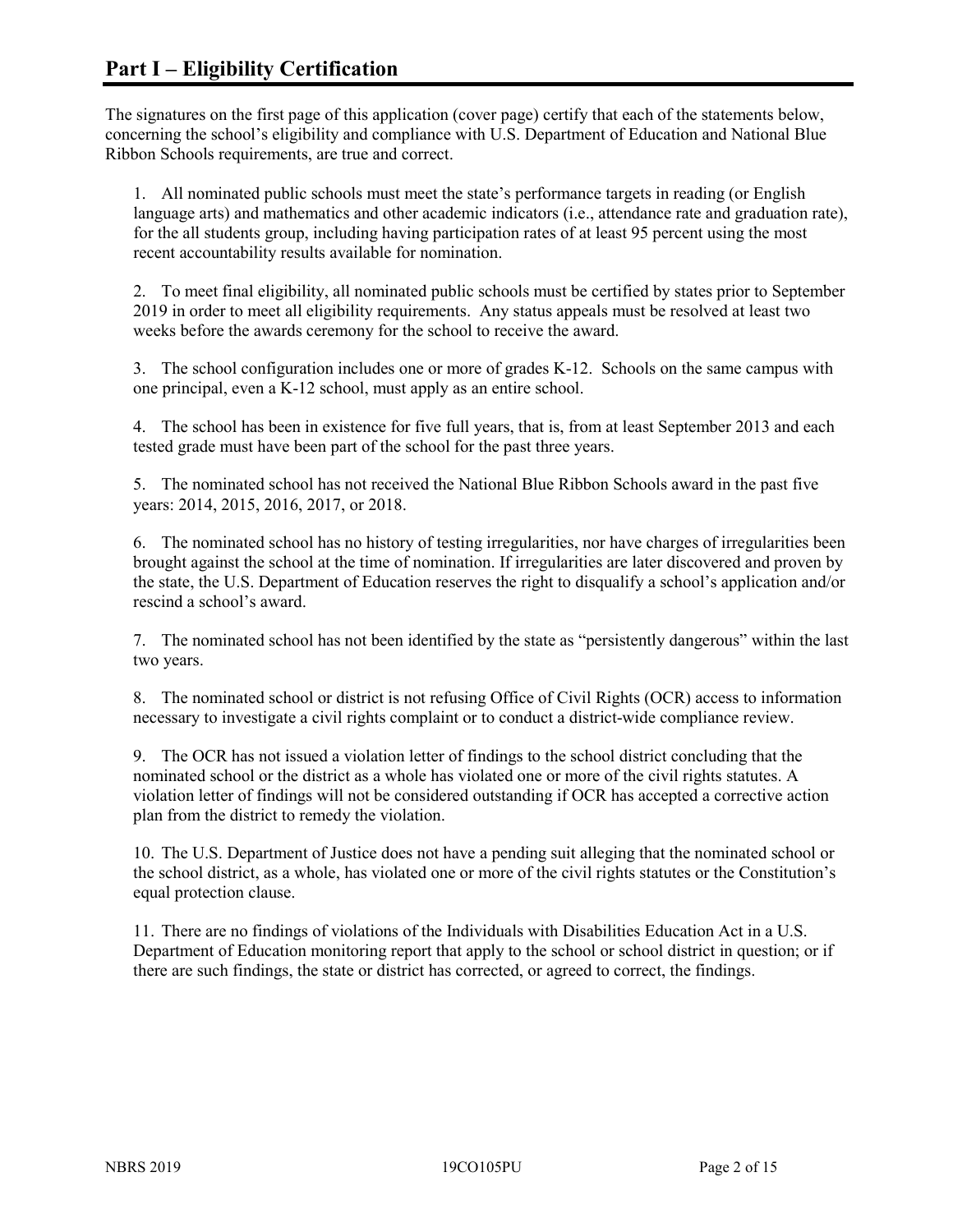# **PART II - DEMOGRAPHIC DATA**

### **Data should be provided for the most recent school year (2018-2019) unless otherwise stated.**

#### **DISTRICT**

| Number of schools in the district<br>(per district designation): | 114 Elementary schools (includes K-8)<br>34 Middle/Junior high schools |
|------------------------------------------------------------------|------------------------------------------------------------------------|
|                                                                  | 56 High schools                                                        |
|                                                                  | 4 K-12 schools                                                         |

208 TOTAL

**SCHOOL** (To be completed by all schools)

2. Category that best describes the area where the school is located:

[X] Urban or large central city [] Suburban [] Rural or small city/town

3. Number of students as of October 1, 2018 enrolled at each grade level or its equivalent in applying school:

| Grade                           | # of         | # of Females | <b>Grade Total</b> |
|---------------------------------|--------------|--------------|--------------------|
|                                 | <b>Males</b> |              |                    |
| <b>PreK</b>                     | 0            | $\theta$     | $\theta$           |
| $\mathbf K$                     | 49           | 31           | 80                 |
| 1                               | 43           | 36           | 79                 |
| 2                               | 41           | 44           | 85                 |
| 3                               | 45           | 45           | 90                 |
| $\overline{\mathbf{4}}$         | 43           | 41           | 84                 |
| 5                               | 43           | 46           | 89                 |
| 6                               | 41           | 43           | 84                 |
| 7                               | 42           | 37           | 79                 |
| 8                               | 41           | 38           | 79                 |
| 9                               | 0            | 0            | 0                  |
| 10                              | 0            | 0            | 0                  |
| 11                              | 0            | $\theta$     | 0                  |
| 12 or higher                    | 0            | $\theta$     | 0                  |
| <b>Total</b><br><b>Students</b> | 388          | 361          | 749                |

\*Schools that house PreK programs should count preschool students **only** if the school administration is responsible for the program.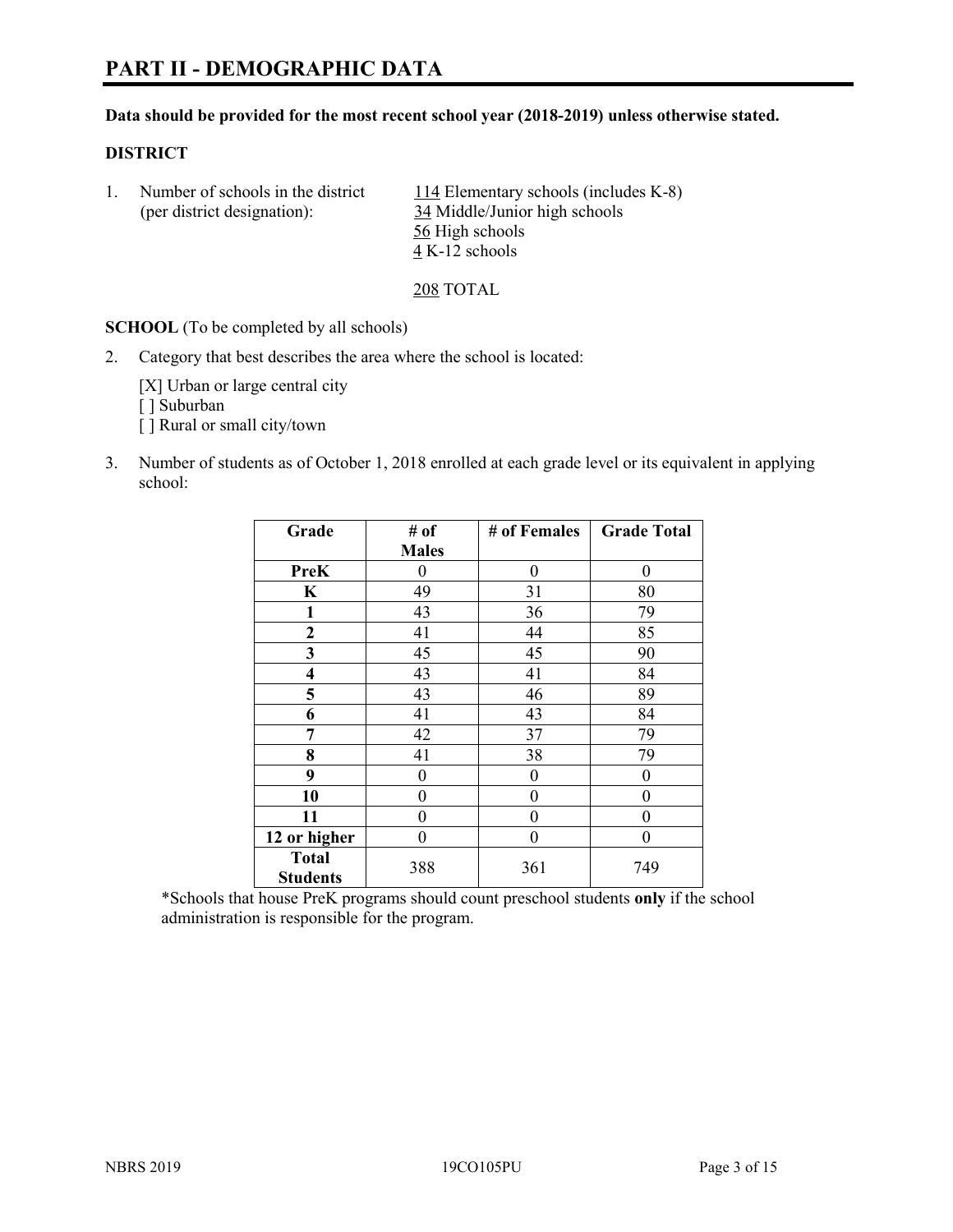4. Racial/ethnic composition of  $0\%$  American Indian or Alaska Native the school (if unknown, estimate): 3 % Asian

 % Black or African American % Hispanic or Latino % Native Hawaiian or Other Pacific Islander 80 % White % Two or more races **100 % Total**

(Only these seven standard categories should be used to report the racial/ethnic composition of your school. The Final Guidance on Maintaining, Collecting, and Reporting Racial and Ethnic Data to the U.S. Department of Education published in the October 19, 2007 *Federal Register* provides definitions for each of the seven categories.)

5. Student turnover, or mobility rate, during the 2017 – 2018 school year: 2%

If the mobility rate is above 15%, please explain.

This rate should be calculated using the grid below. The answer to (6) is the mobility rate.

| <b>Steps For Determining Mobility Rate</b>    | Answer |
|-----------------------------------------------|--------|
| (1) Number of students who transferred to     |        |
| the school after October 1, 2017 until the    | 6      |
| end of the 2017-2018 school year              |        |
| (2) Number of students who transferred        |        |
| from the school after October 1, 2017 until   | 8      |
| the end of the 2017-2018 school year          |        |
| (3) Total of all transferred students [sum of | 14     |
| rows $(1)$ and $(2)$ ]                        |        |
| (4) Total number of students in the school as | 734    |
| of October 1, 2017                            |        |
| $(5)$ Total transferred students in row $(3)$ |        |
| divided by total students in row (4)          | 0.02   |
| $(6)$ Amount in row $(5)$ multiplied by 100   | 2      |

6. English Language Learners (ELL) in the school:  $1\%$ 

10 Total number ELL

Specify each non-English language represented in the school (separate languages by commas): Spanish, Vietnamese, Arabic, Chinese, Russian

7. Students eligible for free/reduced-priced meals:  $6\%$ Total number students who qualify:  $\frac{42}{5}$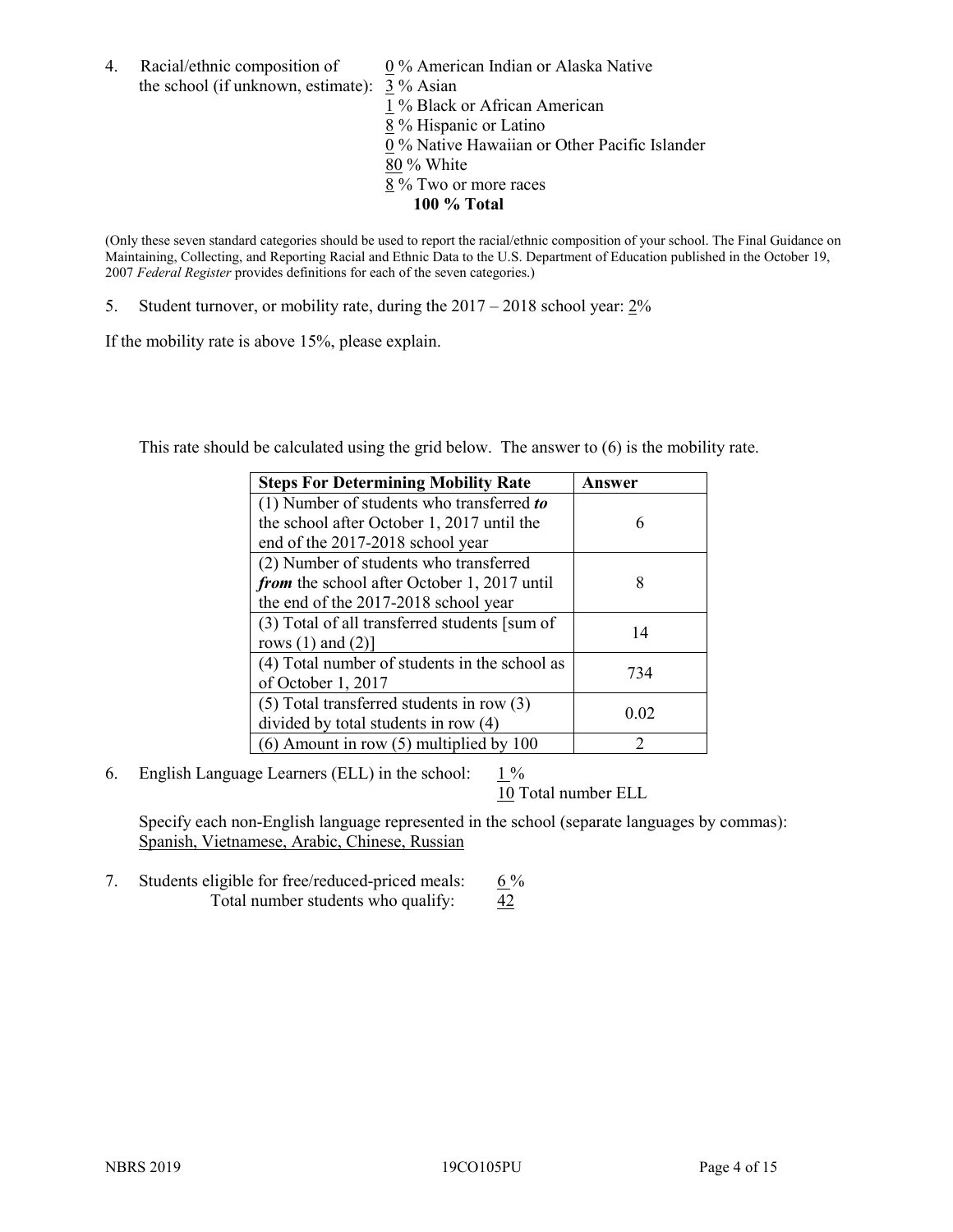44 Total number of students served

Indicate below the number of students with disabilities according to conditions designated in the Individuals with Disabilities Education Act. Do not add additional conditions. It is possible that students may be classified in more than one condition.

| 2 Autism                  | 0 Multiple Disabilities                 |
|---------------------------|-----------------------------------------|
| 0 Deafness                | 0 Orthopedic Impairment                 |
| 0 Deaf-Blindness          | 8 Other Health Impaired                 |
| 2 Developmental Delay     | 22 Specific Learning Disability         |
| 0 Emotional Disturbance   | 22 Speech or Language Impairment        |
| 3 Hearing Impairment      | 0 Traumatic Brain Injury                |
| 1 Intellectual Disability | 0 Visual Impairment Including Blindness |

- 9. Number of years the principal has been in her/his position at this school:  $11$
- 10. Use Full-Time Equivalents (FTEs), rounded to nearest whole numeral, to indicate the number of school staff in each of the categories below:

|                                                                                                                                                                                                                              | <b>Number of Staff</b> |
|------------------------------------------------------------------------------------------------------------------------------------------------------------------------------------------------------------------------------|------------------------|
| Administrators                                                                                                                                                                                                               | 3                      |
| Classroom teachers including those<br>teaching high school specialty<br>subjects, e.g., third grade teacher,<br>history teacher, algebra teacher.                                                                            | 31                     |
| Resource teachers/specialists/coaches<br>e.g., reading specialist, science coach,<br>special education teacher, technology<br>specialist, art teacher, etc.                                                                  | 18                     |
| Paraprofessionals under the<br>supervision of a professional<br>supporting single, group, or classroom<br>students.                                                                                                          | 18                     |
| Student support personnel<br>e.g., school counselors, behavior<br>interventionists, mental/physical<br>health service providers,<br>psychologists, family engagement<br>liaisons, career/college attainment<br>coaches, etc. |                        |

11. Average student-classroom teacher ratio, that is, the number of students in the school divided by the FTE of classroom teachers, e.g., 22:1 24:1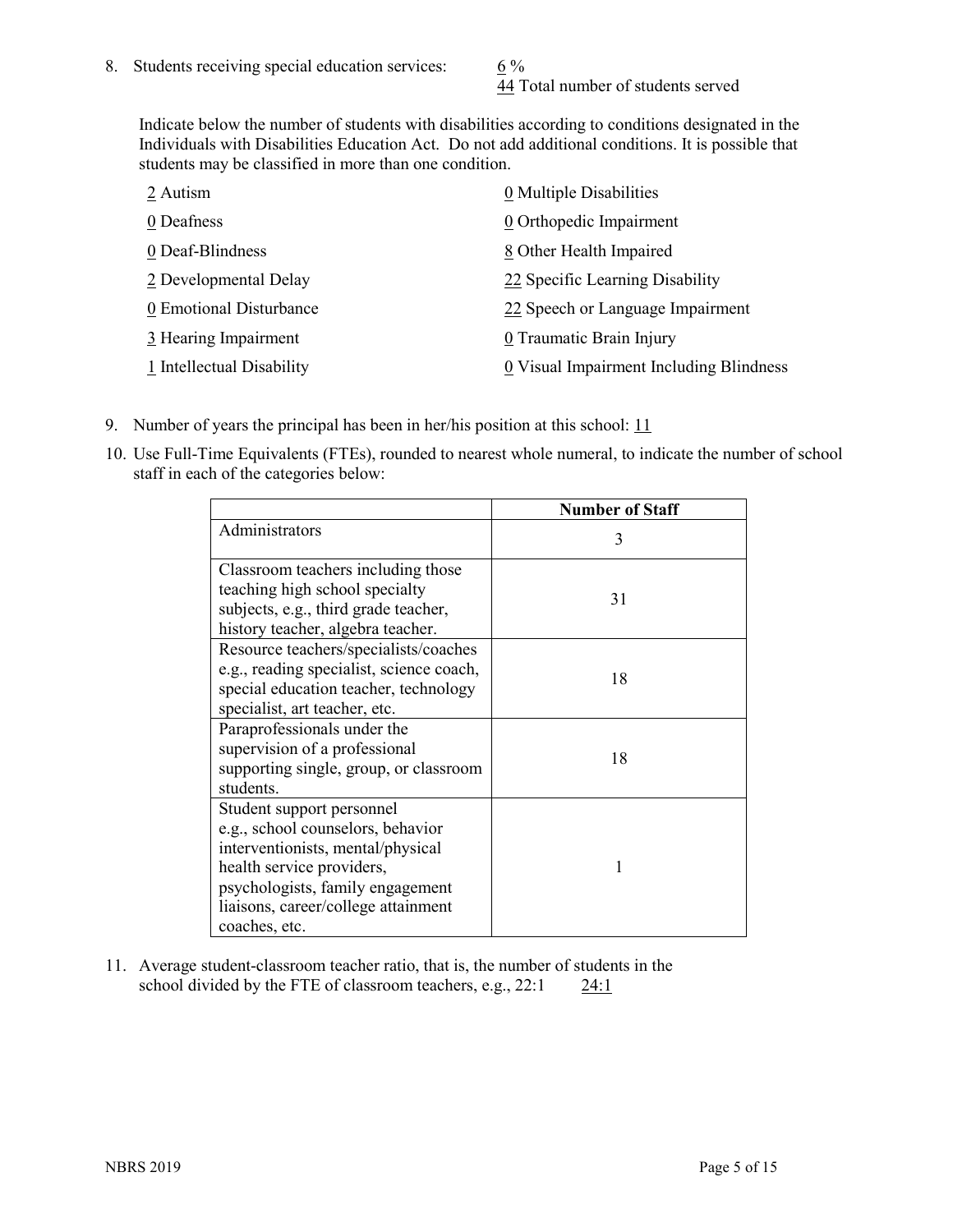12. Show daily student attendance rates. Only high schools need to supply yearly graduation rates.

| <b>Required Information</b> | $2017 - 2018$ | 2016-2017 | 2015-2016 | 2014-2015 | 2013-2014 |
|-----------------------------|---------------|-----------|-----------|-----------|-----------|
| Daily student attendance    | 96%           | 96%       | 96%       | 96%       | $97\%$    |
| High school graduation rate | $0\%$         | $0\%$     | $0\%$     | $9\%$     | $0\%$     |

#### 13. **For high schools only, that is, schools ending in grade 12 or higher.**

Show percentages to indicate the post-secondary status of students who graduated in Spring 2018.

| <b>Post-Secondary Status</b>                  |           |
|-----------------------------------------------|-----------|
| Graduating class size                         |           |
| Enrolled in a 4-year college or university    | $0\%$     |
| Enrolled in a community college               | 0%        |
| Enrolled in career/technical training program | $0\%$     |
| Found employment                              | 0%        |
| Joined the military or other public service   | 0%        |
| Other                                         | በዓ $\sim$ |

14. Indicate whether your school has previously received a National Blue Ribbon Schools award. Yes X No

If yes, select the year in which your school received the award. 2011

15. In a couple of sentences, provide the school's mission or vision statement.

At Slavens School we provide a rich academic experience that builds a foundation for every student to become a compassionate, ethical, and productive global citizen.

16. **For public schools only**, if the school is a magnet, charter, or choice school, explain how students are chosen to attend.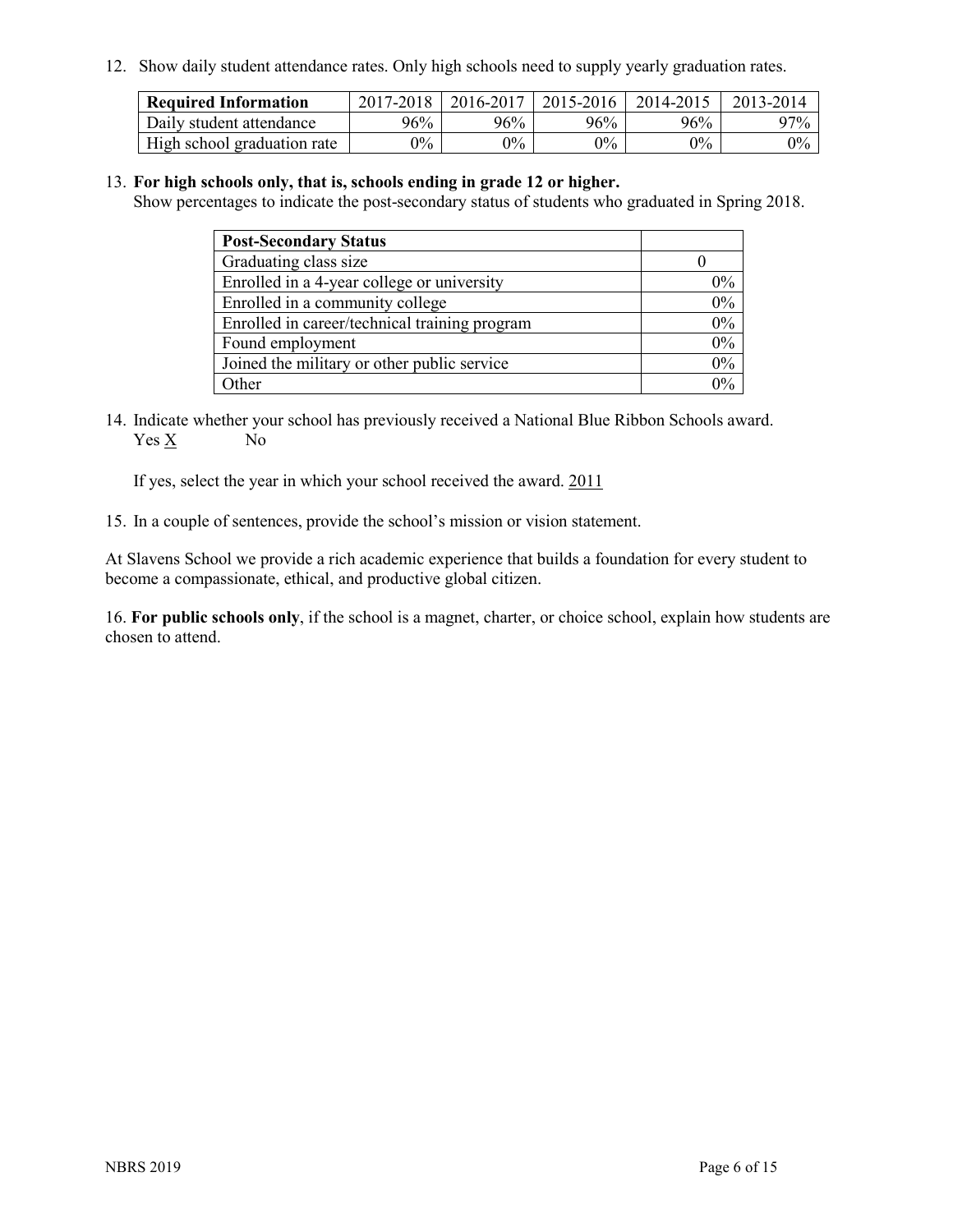# **PART III – SUMMARY**

There are many reasons why Slavens K-8 school currently has over 300 children on its wait list, anxious to join our school community. While the general public may attest to our distinguished academic ratings and high standardized test scores, anyone that has entered our doors knows it is much more than ratings and scores that make our school unique. Visitors will notice framed student artwork adorning our halls, an everchanging wall of fame that recognizes staff and student contributions to the school, and the welcoming feeling that comes from student-decorated furniture placed to facilitate gathering and discussion. Parents can be found throughout our hallways and classrooms, volunteering their time to rehearse Shakespeare lines with third graders, guiding small reading groups in kindergarten, or sharing about their careers with middle school students. Staff across grade levels can be found collaborating over a shared lunch. A sense of community is clear.

Slavens unique history illustrates how embedded our school is within our community, and likewise, how integral parent/school relationships are to our success. Slavens opened as a K-6 elementary school with 500 students in 1956 but was closed and used for administrative offices in 1982 due to low enrollment in the area. In 1996, a group of parents and community members worked to re-open the school as a K-8. The community momentum for our school's reopening, as well as our K-8 model, have continued to afford a unique experience for building camaraderie among all involved in the education of our children. On goodweather days, it is hard not to notice the 250 or so bicycles parked on the school playground or the numerous families walking to school. Parents often linger with coffee in hand to talk with each other, thus building a strong communication web for our entire community. According to our parent leadership groups, it is this sense of community that makes Slavens feel like such a wonderful place to educate children.

Just as parents were integral to our school's reopening, they were likewise an integral part of setting forth a strong vision for the school emphasizing the education of the whole child. Our vision states that "Slavens is a community that educates students for life's journey," and our values uphold this vision. We provide an edifying environment where students are challenged to be critical thinkers and creative problem solvers. Students are taught to reflect on their own learning as they progress along the learning continuum and hold themselves to both high academic and social standards. The growth and development of the whole child is supported through many "specials" classes including daily physical education or dance, musical theater, choir, coding, art, technology, Spanish, STEM, band, and photography as well as through robust socialemotional programming that addresses topics such as coping and communication skills, navigating friendships and relationships, and healthy and safe behavior.

The culmination of Slavens' vision in educating students for life's journey comes through our work becoming a "Leader in Me" school over the past four years. Being a Leader in Me school means that students, staff and families actively live the "7 Habits," which are based on Stephen Covey's 7 Habits of Highly Effective People. This framework allows us to establish a clear character education standard throughout the school community that is woven into all instruction and programming we provide. Classroom leadership work begins in kindergarten as students are introduced to the language and application of the "7 Habits" and offered the opportunity to apply for leadership roles within the classroom. This work continues through middle school where students engage in a deeper analysis of the "7 Habits" through book study, discussion, and journaling in semi-weekly "Advise" classes. Our students live these skills through independently organized bi-monthly leadership assemblies, where primary students may be seen on stage leading the student body in song, or middle school students may be giving in-depth presentations on issues from inside the community to across the world to inspire action and activism.

The success of being a past recipient of the Blue Ribbon award has brought about an influx of young families moving into our community so their children can attend Slavens, growing our enrollment at a considerably faster rate than before the award was earned. Three separate building additions have been completed as of January 2019 in order to allow us to accommodate the growing neighborhood population. However, Slavens continued growth in student achievement and well-being is what allows us to continue to demonstrate the hallmarks of Blue Ribbon status.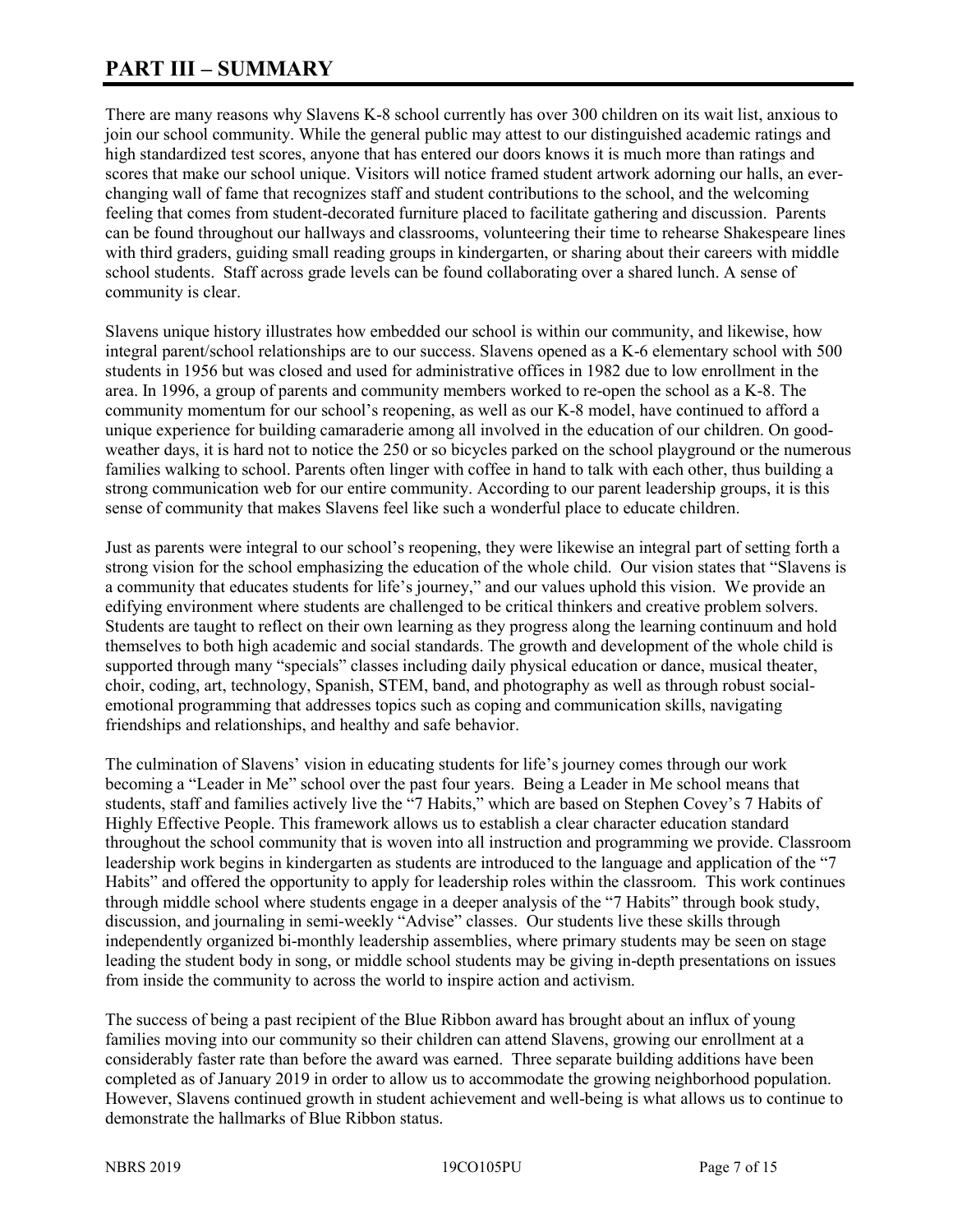# **1. Core Curriculum:**

# **1a. Reading/English language arts:**

Reading and writing are fundamental components of all subjects at Slavens, meaningfully woven into not just language arts, but science, math, and social studies. Direct instruction is provided through learning to read with "Just Right" books, which our earliest readers are taught to identify with independence. Primary literacy teachers have been extensively trained at Columbia University in using the Lucy Caulkins curriculum, which includes the instruction of phonics as well as a variety of challenging reading and writing strategies that are implemented in the classroom. Intermediate grades and middle school use an immersive program that focuses on reading and writing to learn called Expeditionary Learning. All teachers use a scaffolded approach as they model their thinking and invite discussion before releasing the students to work on skills independently. Individual classrooms encompass heterogeneous needs while implementing flexible grouping; this ensures that we have both diverse perspectives and learning styles while also maintaining our ability to provide targeted instruction within each classroom community.

Students' reading ability and progress is evaluated multiple times per year using standards-based, normreferenced assessment measures, as well as more frequently with running record and portfolio review. Formal assessments include the iReady diagnostic assessment and Scholastic Reading Inventory at the primary and middle school levels, respectively. If a student does not demonstrate expected growth or achievement, a variety of interventions are available to support that student's need. We have three reading intervention teachers and eight paraprofessionals who work exclusively with students in kindergarten through fifth grade for individual and small group instruction with evidence-based programming, including Leveled Literacy Instruction, F.A.S.T, and Step up to Writing. In middle school, an exploratory (elective) period taught by core literacy teachers and special educators provides an additional 80 to 120 minutes of targeted instruction per week. Slavens likewise has general education teachers trained in the Orton Gillingham method, which allows for provision of high quality, small group instruction within the classroom setting.

### **1b. Mathematics:**

Instruction in mathematics at the elementary level utilizes the Bridges mathematics curriculum. This unique programming blends direct instruction, structured investigation, and open exploration while presenting material that is as linguistically, visually, and kinesthetically rich as it is mathematically powerful. Connected Math, utilized in our middle school, presents mathematical ideas embedded within in a sequenced set of tasks and explored in depth to allow students to develop rich mathematical understandings and meaningful skills. Both curricula are driven by inquiry-based learning rather than rote memorization, and incorporate reading, writing, and higher order problem solving skills in order to support students' engagement in and flexibility with mathematical thinking. Formative assessment utilizing the online Illuminate platform allows us to monitor student progress towards standards easily throughout the year. This program also offers the benefit of providing easy to interpret graphics and metrics on student growth and performance, which supports teachers in efficiently identifying needs at both the individual student and whole-class level, and facilities adaptive planning for instruction.

Using a pre/post test model, students' individual needs are supported through the opportunity for goal setting, "testing out" of content, and identification of areas for targeted intervention. Students who demonstrate proficiency through pre-testing at the start of the unit are given enriched curriculum with extension activities to support continued growth. Those identified as needing additional support can be given push-in paraprofessional help, teacher-lead small group instruction, and/or work with a dedicated math interventionist in the 4th and 5th grades. At the middle school level, a stand-alone math class in grade 6, as well as an intervention elective in grades 7 and 8, are available to support students who need additional instruction. For students who demonstrate exceptional ability, Slavens offers the ability for students to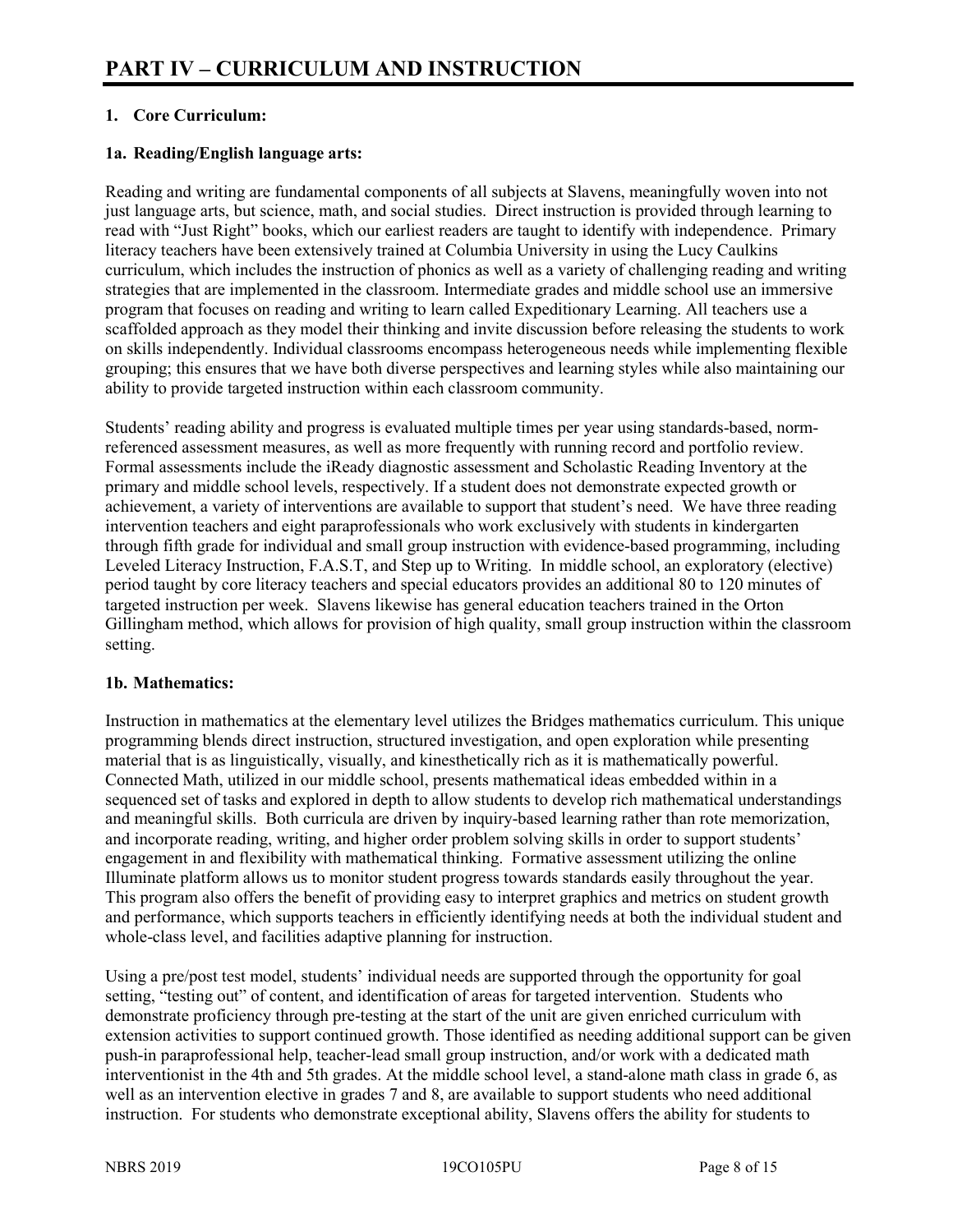"grade skip" and attend mathematics instruction with the next grade level. Once eighth grade is reached, students with exceptional ability are provided the option to attend an online tenth grade geometry class.

# **1c. Science:**

Our elementary science classes use the BSCS Science Tracks: Connecting Science and Literacy with the goal of providing students with meaningful hands-on science which provokes students to ask more questions and investigate deeper. The elementary programs compartmentalize the content and skills to platoon them throughout the grade levels. This means that a deeper level of science is taught as a student progresses through the grade levels. A full range of study within Life Science, Physics, Earth and Environmental sciences are taught throughout. The middle school uses a hands-on science curriculum which builds skills though inquiry and application. The middle school students study the Human Body, Diseases, Energy, Land, Water and Human Interaction, Space, Earth, Chemistry, and Forces and Motion. Students of science at Slavens are prepared to protect their environment and see it as a world to be respected through what they learn at each grade level.

# **1d. Social studies/history/civic learning and engagement**

The goal of social studies at Slavens is to teach students to understand their world and the people in it through geography, history, and economics. Students at the elementary level learn about geography and history in each unit of study. Within at least one particular unit they learn an economic concept. For instance, a focus on the rainforest in grade 1 incorporates study into the economic impact of the rainforest on families and communities. In middle school, 6th graders study geographic regions and how weather impacts food production and trade around the globe. Economics remains a connecting piece in World History in seventh grade and American History in 8th grade. In these ways we seek to nurture the developing whole child who will grow to become a thoughtful citizen, able to see connections across disciplines, and make decisions informed by their understanding of global dynamics.

# **1e. For secondary schools:**

# **1f. For schools that offer preschool for three- and four-year old students:**

# **2. Other Curriculum Areas:**

### Arts

The fact that Slavens has a fundraising organization (Friends of Slavens School; FOSS) dedicated almost entirely to supporting the arts speaks strongly to our commitment to developing children who can reflect, create, and express through a variety of artistic endeavors. We believe the arts are integral to the positive development of the whole child and cannot be separated from success. As such, students can choose to participate in vocal music, band, and drama, instruments such as guitar and violin, the visual arts, and STEAM (technology and art). Our students' art product and performances are regularly recognized at competitions from the district to state level. Throughout our arts programming, students develop their own personal creative processes rather than relying on traditional guided instruction.

### Physical education /Health/Nutrition

At Slavens, our core value is for all students to achieve lifelong health, wellness, and academic success. Our physical education program has two full-time teachers and a half time dance teacher. Each of these teachers has earned a Master's degree, and one is also National Board Certified. We are able to implement our core values by offering physical education and/or dance to elementary students for 30 minutes per day, five days a week. The middle school students are offered PE and/or dance 2-3 times a week for 40 minutes per class. In addition to being a district leader in our PE program, we have twelve organized sports teams that compete within the district. Our athletics department, directed by one of our own PE teachers, is proud to have 80%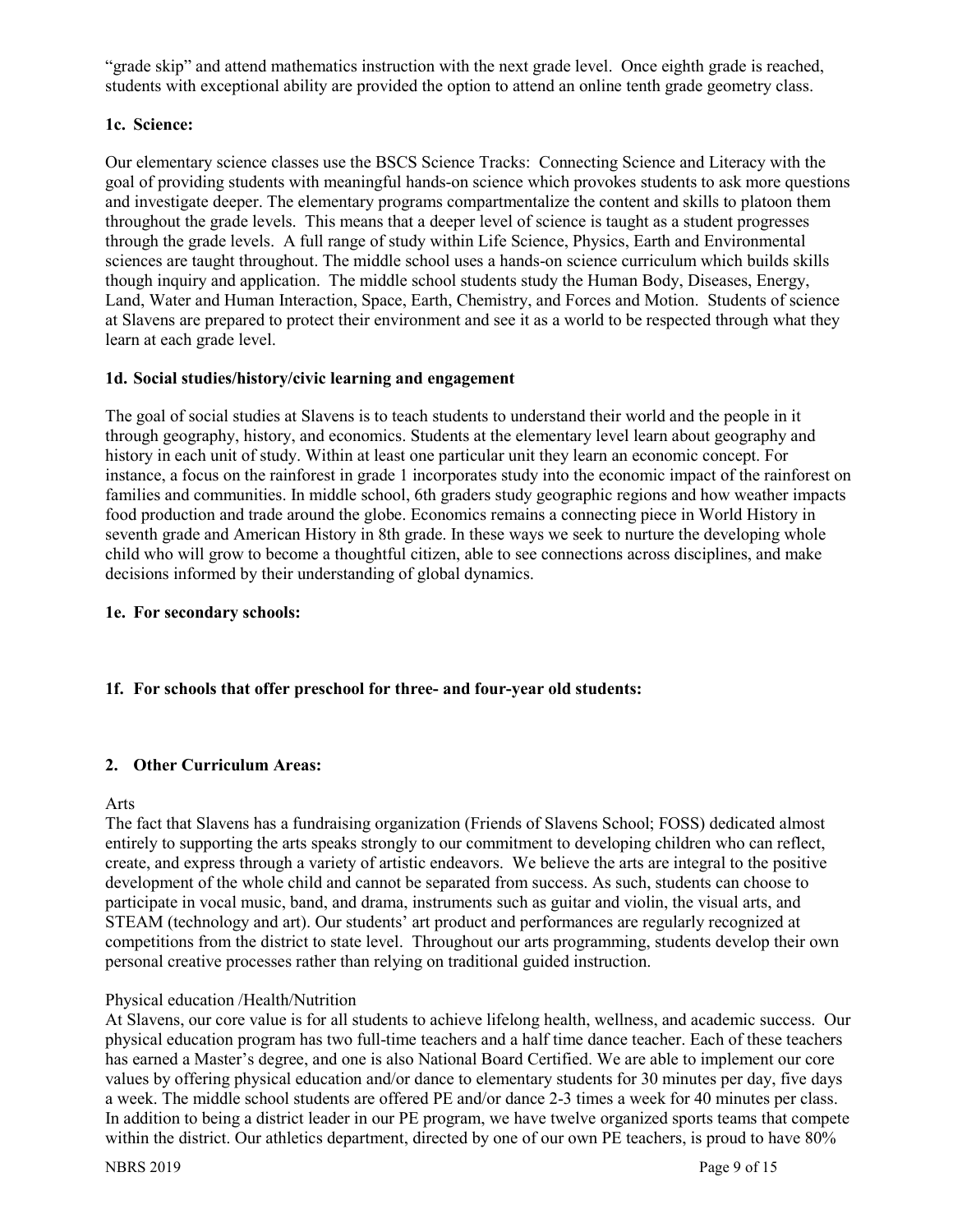of our middle school students playing on at least one sports team each year.

### Foreign language

All Slavens students take Spanish in 6th through 8th grade for a middle school language experience that offers continuity and a clear pathway to fluency in high school. Sixth grade students complete an average of 100 minutes of seat time per week during the elective block, and 7th and 8th graders attend a 57-minute core class of Spanish daily. Slavens Spanish teachers are trained in "Comprehensible Input," a communicative immersion approach to language acquisition. Lessons are conducted 95%+ in Spanish. After one year, students can independently read and understand several Spanish chapter books and write a one-page story in Spanish. After two years, they can compete in verbal debates and write an academic essay about a unit of cultural study. On the district World Language assessment given in April of each school year, Slavens students average Intermediate Low scores and typically enter high school able to enroll in Spanish 3 or Spanish 4 classes.

# Technology/Library/Media

Slavens offers a wide variety of technology, library and media classes to inspire creativity, engage critical thinking skills, and expand student's knowledge of data management, communication and engineering. In Slavens' innovative STEM lab, students in grades one through eight tackle challenges and create solutions using a variety of software tools including TinkerCAD 3D Design (with 3D printing), Scratch programming platform, Lego EV3 robotics, GarageBand sound editor, Pixelmator photo editing software, and Home Designer 3D, to name a few. In addition, students use hands-on kits such as Snap Circuits, K'Nex, Legos, and Zometool for beginning engineering work. Partner and group work is emphasized, and students' ability to think critically in partnership with others is a focus. Additionally, all students in kindergarten through middle school receive direct, regular instruction in responsible technology usage, typing skills, Google Suite tools, and search and research strategies in Library and Technology classes. Seventh and eighth grade students are offered additional electives in digital photography, STEAM (integrating technology and the arts), Computer Aided Design (CAD) for architecture, and Coding class.

## Character Education

In the 2014-2015 school year, Slavens implemented the Leader in Me whole-school transformation process. This model, based upon work from Stephen Covey's 7 Habits of Highly Effective People, empowers students with the leadership and life skills they will need to be successful in the 21st century. Skills include being proactive ("You're in Charge"); beginning with the end in mind ("Have a Plan"); putting first things first ("Work First, Then Play"); thinking win-win ("Everyone Can Win"); seeking first to understand then be understood; synergizing ("Together is Better"); and sharpening the saw ("Balance Feels Best"). Work around the "seven habits" begins in kindergarten and continues as it is integrated into the daily whole class and school culture through fifth grade. Examples of this work in action include student-planed and run leadership assemblies, and integral leadership roles within classrooms that students apply for based upon individual skill sets. In sixth through eighth grades, students receive even more intensive instruction through daily and/or weekly discussions, and a book study to deeply instill these critical skills during their transition to young adulthood.

# **3. Special Populations:**

Perhaps above all, Slavens has a highly robust model for meeting the needs of diverse learners. As the foundation for our programming, regular assessment and review of data is used to identify students whose needs may extend beyond the instruction that most peers receive. Data review occurs both informally through grade-level meetings, as well formally through regularly scheduled data team meetings with school leadership. Teachers implement responsive planning for students following these meetings, adjusting classroom-level approaches and tracking subsequent growth.

NBRS 2019 Page 10 of 15 For students performing below grade level expectations, a referral to the MTSS Team may be requested by parents or staff. This process coordinates teacher and parent input with additional screening and observational data provided by specialized service providers (psychologist, speech pathologist, occupational therapist) in order to better understand a student's needs and guide an intervention plan. If a student fails to close expected gaps following a period of in-class interventions and accommodations, higher levels of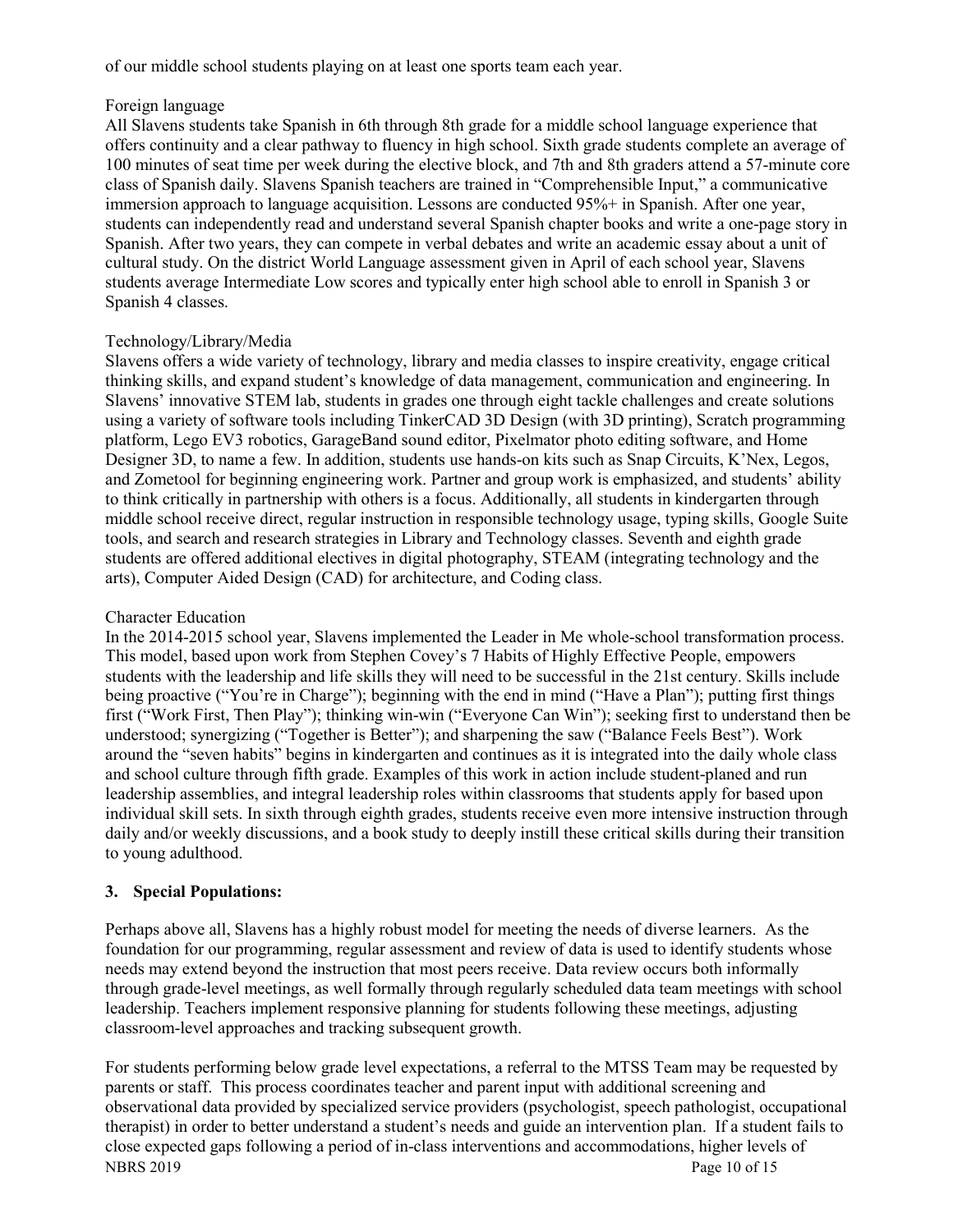support or identification, be they interventions of increased frequency or intensity, special education supports, or evaluation under Section 504, will occur.

Intervention and supports for these learners take many forms at Slavens. Tier 2 pull out math intervention is available daily for students in grades 4 and 5, as a stand-alone math class in grade 6, and as an intervention elective in grades 7 and 8. Daily pull-out reading intervention is available for students from kindergarten through 5th grades. At the middle school level, reading and writing intervention is addressed through "Literature Skills," "Study Skills" and SOAR electives. Many teachers in 3rd-8th grades offer before and after school support sessions to cover recently learned skills in a more intensive, small group environment. Additionally, the school provides a special education para for individual and small group math tutoring several days per week for any upper elementary or middle school student that is interested. Finally, recognizing the need to serve students with learning differences in a comprehensive way, our school has prioritized the funding of additional special education paraprofessionals and teachers, as well as ESL staffing, beyond what is covered by our district budget. This allows us to service students who need intensive small group academic support, regardless of whether or not they have been formally identified.

For students who perform above grade level, small group enrichment is regularly provided by our G/T teacher. Both students formally identified as gifted and talented, as well as those without a formal identification, receive these supports if need is demonstrated through in class performance. Teachers support differentiation of these students within the classroom by responsive programming following unit pre-testing, grouping students based upon proficiency and enriching content for those who would benefit from additional challenge. For students whose performance is well above their peers, grade advancement in math is supported from 4th through 7th grades, and accelerated math classes in 8th grade. Finally, groups and clubs that intensively challenge students' academic aptitudes, such as spelling bee, Mathletics, Brain Bowl, and Light House writers, are led by Slavens' teachers throughout the school year.

Supporting the needs of diverse learners is an ongoing goal for our staff. We continue to push ourselves to grow in this area, with whole school professional development this year dedicated to differentiation across the spectrum, specifically addressing modifications to presentation of material, content, and requirements for student product.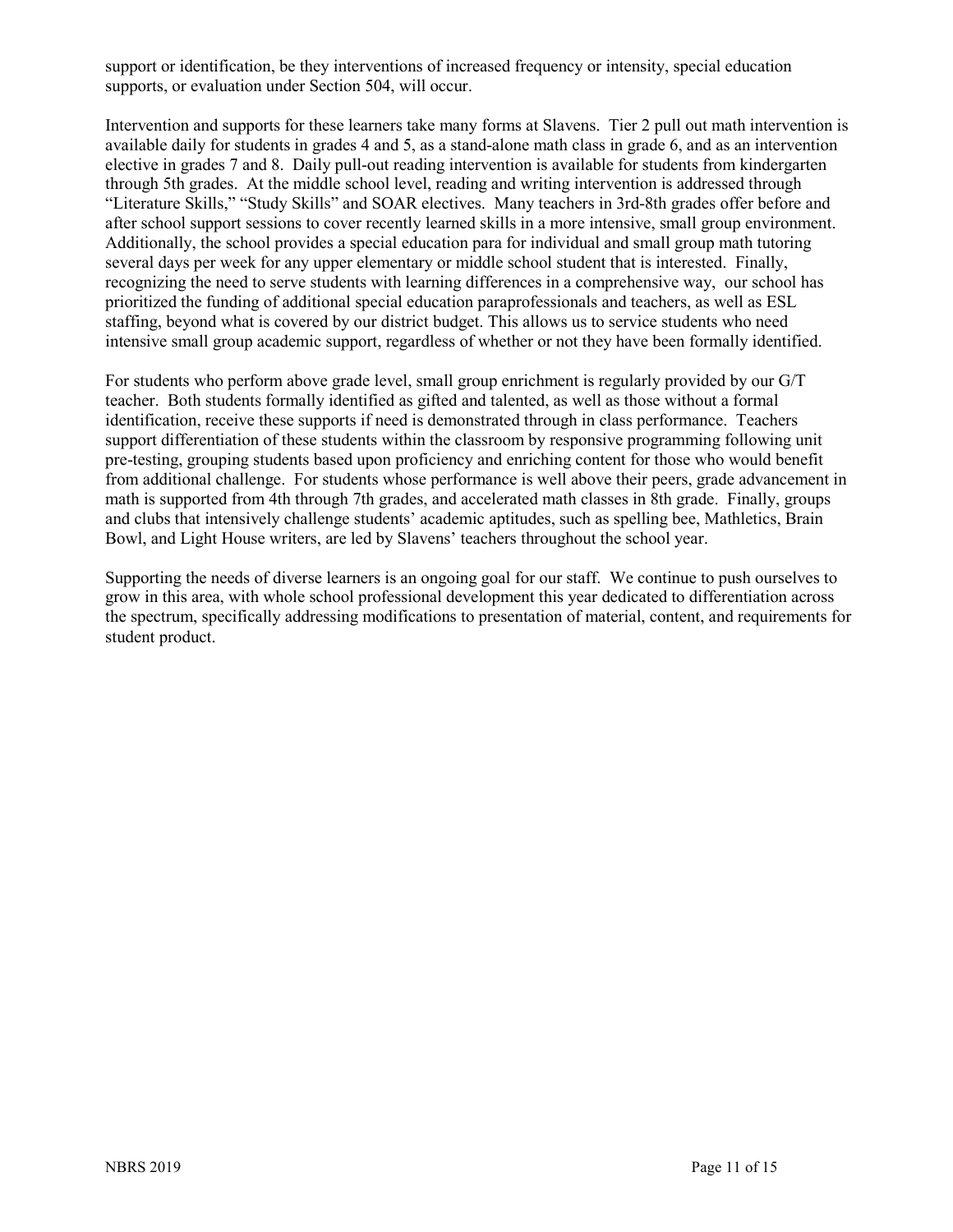# **1. School Climate/Culture:**

Slavens' school culture, first and foremost, focuses on the value of each student's unique contributions both socially and academically to our school community. We uphold this ideal by supporting all students' engagement in leadership roles through our Leader in Me programming. These roles may be unique to an individual--entertaining the class while the teacher steps out, or being a technology guru within the classroom—or they may highlight grade-level leadership, such as middle schoolers pairing with younger peers on science fair projects, or older elementary students partnering with younger buddies for weekly reading. Additionally, students of all ages work together to design and facilitate Leadership Assemblies that recognize the important work students do within the school. These partnerships support not just collaboration amongst students, but likewise between staff and grade levels, facilitating an awareness of others' roles that is critical to a caring, supportive school culture amongst faculty. They also provide multiple opportunities for students to demonstrate mastery, innovation, and leadership that extend beyond traditional academic skill sets, and as such are inclusive of a range of abilities and perspectives that students demonstrate within our school.

On this note, Slavens provides a broad array of clubs and teams that both facilitate and celebrate a diversity of student passions and abilities. These include both staff-run and student-led groups such as Green Team (environmental activism), National Junior Honor Society, Gay-Straight Alliance, Destination Imagination, Mathletics, a variety of sports teams, Community Action Team (service projects), and multiple musical groups, such as Jazz Band and Choir. Student service and contribution to school culture is recognized at quarterly "Super Citizen" assemblies, where one student per class is nominated by his or her peers and recognized by our local Optimist Club. On a smaller scale, students and staff are regularly identified and celebrated for embodying the "7 Habits," with nominations prominently displayed for our school community to see.

In the classroom, our teachers embody the culturally responsive teaching style of warm demanders, focusing both on excellent instruction, as well as developing close, trusting relationships that foster willingness to take risks. This type of environment supports all students in rising to high expectations and feeling confident in their abilities as learners. Furthermore, our master teachers recognize that the best learning comes from collaboration, so in addition providing frequent opportunities for students to work with one another, they regularly collaborate with both other staff and parents. At the building level, this collaboration is fostered by our "One Slavens" mentality, where group breakfasts, team building, and authentic sharing of selves draws us together as a team. As a result of, and in celebration of, these close partnerships, staff are regularly recognized by both administration and the parent community. These recognitions have ranged from coffee delivery to in-classroom back massage to "Fabulous Friday" taco lunch bars.

# **2. Engaging Families and Community:**

Slavens K-8 uses multiple strategies in working with family and community members for student success and school improvement, including educational outreach, relationship building through unique shared experiences, and frequent communication. For example, our middle school teachers have organized Parent Book Clubs that relate to student success and the challenges of our current realities. Staff are able to facilitate meaningful and collaborative discussion on these pertinent topics using great texts such as The Gift of Failure: How the Best Parents Learn to Let Go So Their Children Can Succeed by Jessica Lahey. Many grade levels have parent workshops to help with academics, Back to School Nights, open houses to bridge students' home life with school. Educators provide frequent communication to support connections with families through a variety of strategies, including regular newsletters, use of phone apps, creation of websites, and sharing of pictures, all of which improve families' knowledge of and investment in a child's success at school.

Parent volunteering, and the strong relationships between parents and educators at at Slavens, has a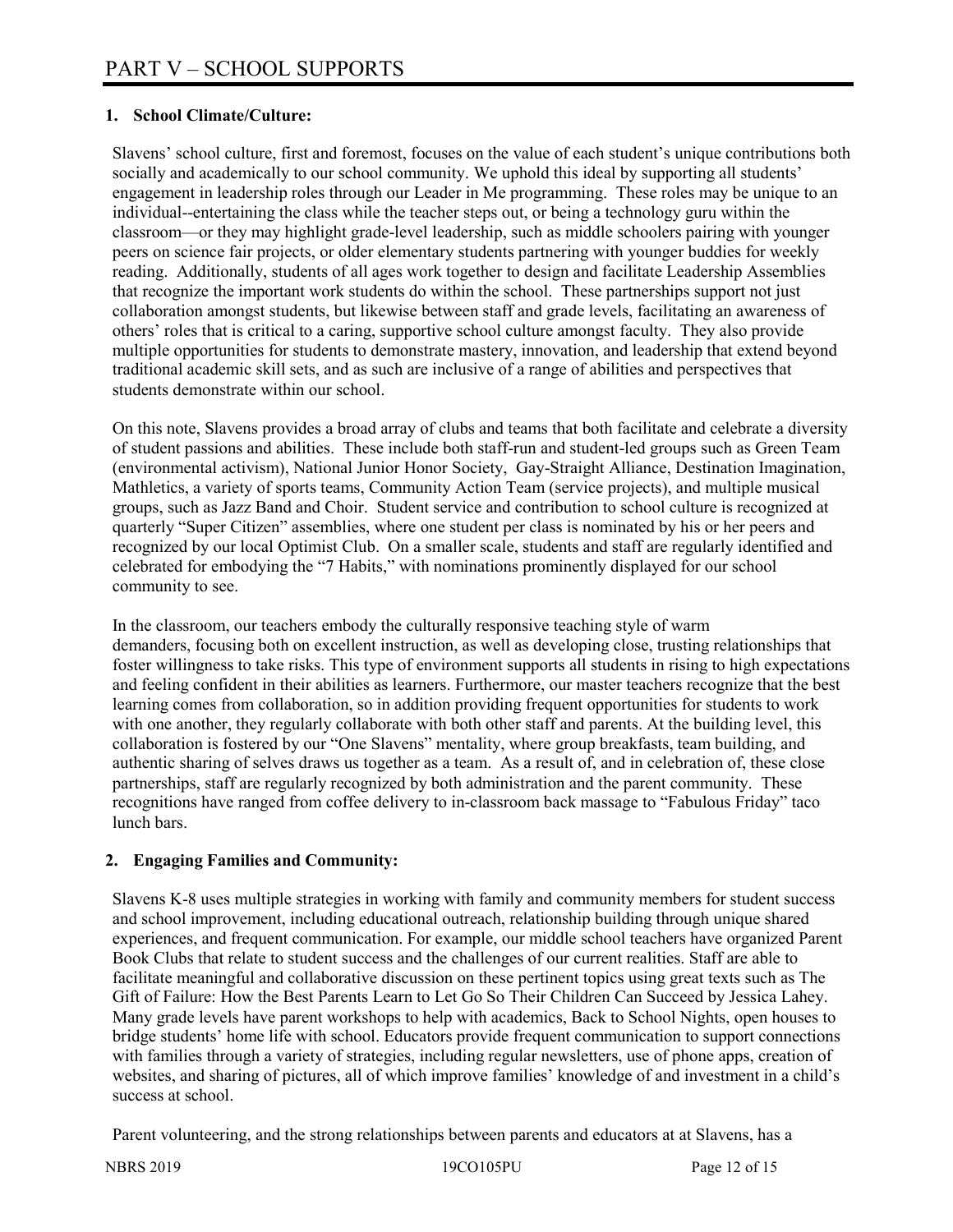pronounced impact on student success and school improvement. We have several formal parent groups that make it possible to build these partnerships: Friends of Slavens School (FOSS), Parent Teacher Association (PTA), Middle School Parent Alliance (MSPA), and Collaborative School Committee (CSC). FOSS is a 501(c) 3 charity charged with the goal of raising money to ensure Slavens students have access to a wellrounded education featuring key courses including art, music, foreign language, and STEM. Along with FOSS, the school's PTA and MSPA contributions add to student success and schoolwide improvement. Slavens' PTA is the school's largest fundraising entity. While a majority of their effort is spent on raising funds, their mission is to engage families, enhance school programs, and supply much needed educational supplies, equipment, technology, and teacher professional development. The MSPA is the non-fundraising branch of the PTA that specifically addresses middle school needs and activities. Our CSC is responsible for partnering with the administration to collaboratively make decisions for the school in regard to budget, curriculum, and others that respond to the needs of the whole school. Aside from formal parent groups, Slavens' parents have many additional opportunities to get involved. They can volunteer for the annual Slavens' Auction that raises hundreds of thousands of dollars for the school, the "Drop off and Pick up Safety Patrol" that ensures children's' safety, the annual Arts Festival, and numerous others. Slavens would not be the special place and community it is today without the partnership educators have with the amazing parent community.

### **3. Professional Development:**

The Slavens approach to professional growth and development focuses on teachers as central to student learning, and encompasses individual, collegial, and organizational improvement. Our professional development respects and nurtures the intellectual and leadership capacity of our teachers. It reflects the best available research and practice in teaching and learning and enables teachers to develop further expertise in instructional strategies and other essential elements in teaching to higher standards. To this end, the school provides funding for teachers to attend state and national conferences and professional development (such as CCIRA, Learning and the Brain, and trainings by Peg Dawson, author of Smart but Scattered) in order to refine their craft.

The school leadership team (SLT) is charged with planning collaboratively a yearly action plan for professional development. The ultimate goal of all PD is to promote continuous inquiry and to see improvements embedded in the daily instruction through the entire school. Professional development topics designed and utilized by our staff have focused on supporting the whole child through identification of and response to individual student needs. Topics have included differentiation in instruction, evidence based instructional practices (guided by John Hattie's Visible Learning), and supporting diverse learners (including topics in reading disability, executive functioning, and collaborative problem solving). As a result, teachers report improved capacity to independently support the whole child, while maintaining academic rigor and warmth in their classrooms.

Professional development provided at Slavens is evaluated ultimately on the basis of its impact on teacher effectiveness and student learning; this assessment guides subsequent PD efforts from one year to the next. For example, by evaluating CSAP data over several years, Slavens staff recognized the need to improve writing across the entire curriculum. To address this need, Slavens partnered with another school whose instructional practices in writing have led to strong student growth in order to collaboratively plan. Additionally, teachers attended district professional development and national trainings, and school leadership conducted targeted observations of writing instruction in order to guide feedback for best practices. Although our metrics for evaluating writing have changed with the transition to CMAS from CSAP, and therefore direct comparisons of growth are not possible, we continue to focus on the writing needs of every student and uphold an expectation that all teachers support writing skill across curriculum.

### **4. School Leadership:**

At Slavens, partnership with school leadership is integrated into our whole school culture. The principal, assistant principal, and dean of instruction have an open door policy, which school staff will uniformly agree creates a sense of trust, value, and collaboration that is critical to our team's success. This policy extends to parents, and as such, families feel comfortable approaching leadership with concerns, which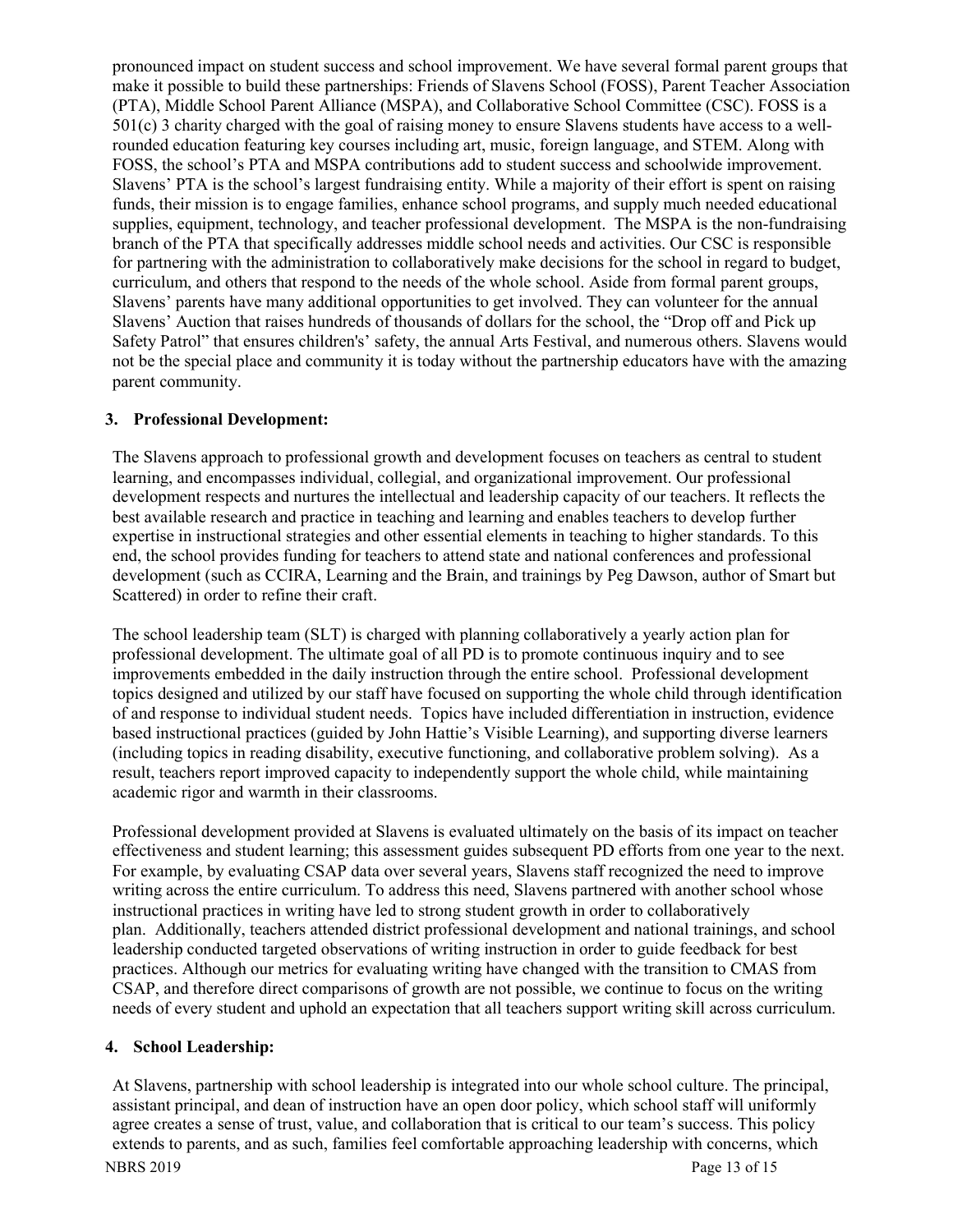results in more productive, collaborative relationships schoolwide.

In addition to these three positions, Slavens has three Senior Team Leads who coach, mentor, and evaluate faculty members with the goal of continuous student improvement. The unique capacity of our Senior Team Leads stems from their concurrent roles as both leadership and classroom teachers, which allows them to speak to concerns experienced by other teachers with authenticity. Together, these six individuals form our Instructional Leadership Team (ILT), who then further collaborate to understand and respond to staff needs, design professional development, and monitor and promote staff and school culture.

We believe that one of the most important roles leadership provides is to remove barriers for teachers so that they are able to focus primarily on effective teaching and growing relationships with students and families. Be it partnering with teachers to addressing exceptional student need, supporting teachers in the selection of an alternative literacy curriculum, or providing teachers with double the mandated plan time, as well as common grade level planning time, in order to collaborate most effectively, our school leadership works to ensure teachers have what they need to be excellent educators.

Ultimately, our guiding model is that of shared leadership, which is evidenced by the reciprocal trust and support between administration, staff, parents, community members and students. This trust between leadership and stakeholders is a key facet of Slavens' success. Our administrators trust that classroom teachers will do what is best for their unique student needs, and as such, teachers are given the autonomy to create new ideas while supporting the standards. Administrators are then able to support new ideas by providing resources and at times, initiating further ideas for student achievement.

Within our shared leadership model, all teachers are requested to be a part of committee. These committees include the Lighthouse Team which supports the Leader in Me process, Instructional Services Advisory team to focus on the progress of our English Language Learners, a Community Action team who focuses on building bridges between the community and the school, as well as both Personnel and Social Committees. Finally, our school leadership team (SLT), comprised of representatives from across grades and disciplines, collaborates on our school's Unified Improvement Plan and communicates goals and priorities to our staff from the administration.